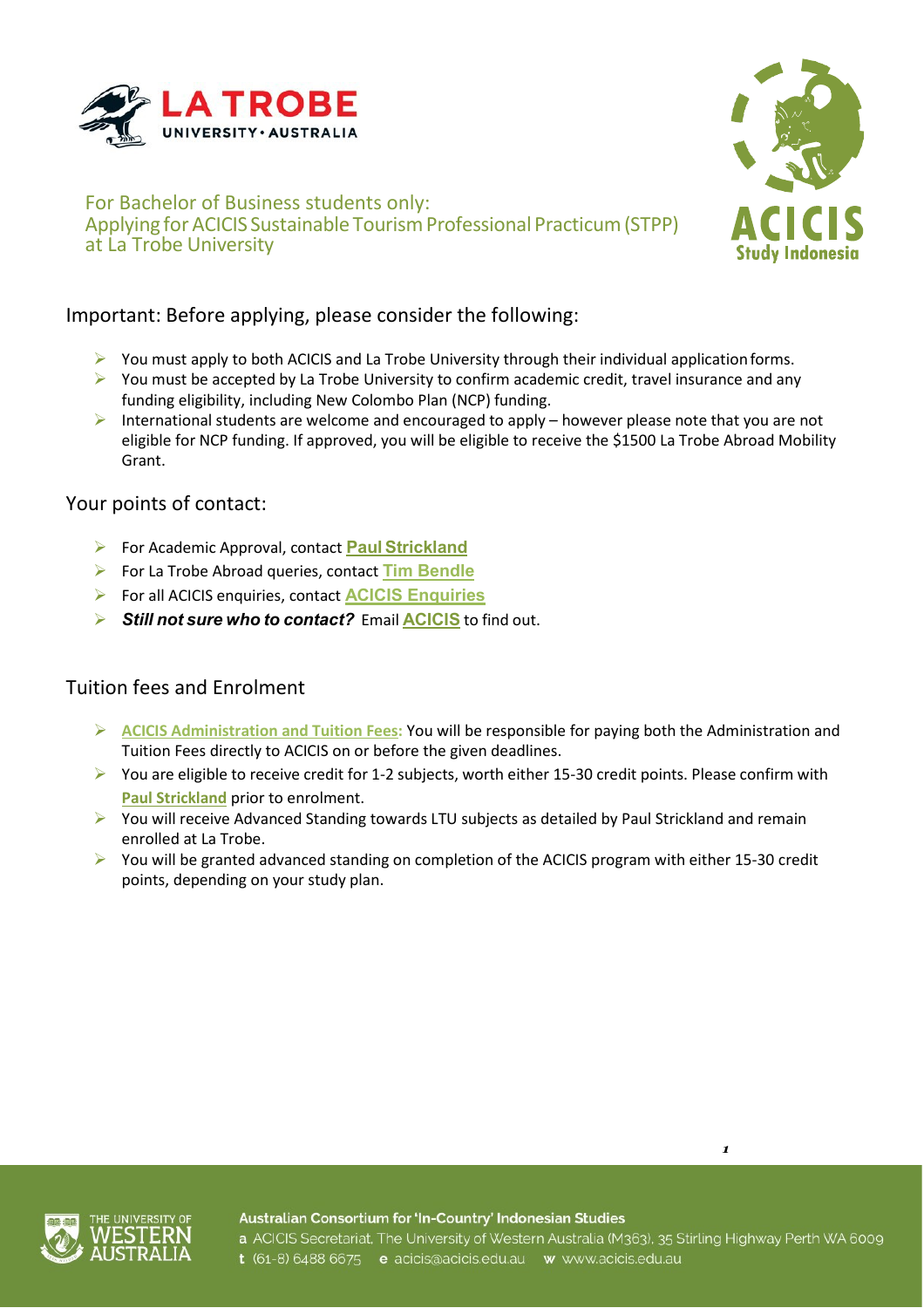

### For Bachelor of Business students only: Applying for ACICIS Sustainable Tourism Professional Practicum (STPP) at La Trobe University



# New Colombo Plan Mobility Grant

There is no separate application for a New Colombo Plan Mobility Grant – instead, you are automatically considered for a grant when you submit your application to ACICIS. Your eligibility will be assessed in collaboration with La Trobe University upon your acceptance into the program. You will be notified of the outcome via email from ACICIS.

You must meet all the following criteria to be eligible for a NCP grant:

- $\checkmark$  Current undergraduate (Bachelor or Honours Degree) student
- Studying at an **ACICIS Member [University](http://www.acicis.edu.au/universities/member/)** (YES! La Trobe is a member university)
- Australian citizen
- Receiving credit towards my degree for participation in the STPP<sup>1</sup>
- $\checkmark$  Have not previously received a short-term New Colombo Plan Mobility Grant<sup>2</sup>
- Not *currently* a citizen or permanent resident of the Republic ofIndonesia
- Not *previously* a citizen or permanent resident of the Republicof Indonesia

<sup>1</sup>Eligible students must be fully registered with, and approved by, La Trobe University before they can be offered an NCP mobility grant.

2 Students are only allowed to receive **one** short term mobility grant and **one** semester-long mobility grant from the New Colombo Plan.

N.B. 70% of grant recipients (Australia-wide) must be between the ages of 18-28. Therefore, up to 30% of recipients can be 28 or older.

# Other funding options

- **OS-HELP:** You must meet La Trobe University's **[OS-HELP](https://www.latrobe.edu.au/students/admin/fees-and-money/assistance/loan-studying-abroad) loan criteria** and must have completed an [OSP](http://www.latrobe.edu.au/students/opportunities/exchange/short-programs/apply) [Application, w](http://www.latrobe.edu.au/students/opportunities/exchange/short-programs/apply)hich includes the credit approval through [SOMSAS.](https://uniforms.latrobe.edu.au/sites/lti/somsas)
- **Centrelink payments:** Your payments may be able to continue overseas. See the guidelines **[here](https://www.humanservices.gov.au/individuals/enablers/travelling-outside-australia-youth-allowance-students-and-apprentices/31106)**. You will need to seek a letter of confirmation of enrolment from La Trobe and upload to your MyGov account. You can apply for a letter **[here](https://www.latrobe.edu.au/students/admin/forms/letter-to-centrelink/application)**.
- **La TrobeUniversityMobilityGrants:** You may be eligible for a **[mobility](https://www.latrobe.edu.au/students/opportunities/exchange/program-funding-and-costs) grant** offered by La Trobe. Please note that you can only receive one form of Australia-based grant funding (i.e. **either** NCP **or** LTU's Mobility Grant). There is no separate application for this grant. Check your eligibility**[here](https://policies.latrobe.edu.au/document/view.php?id=175)**.



*2*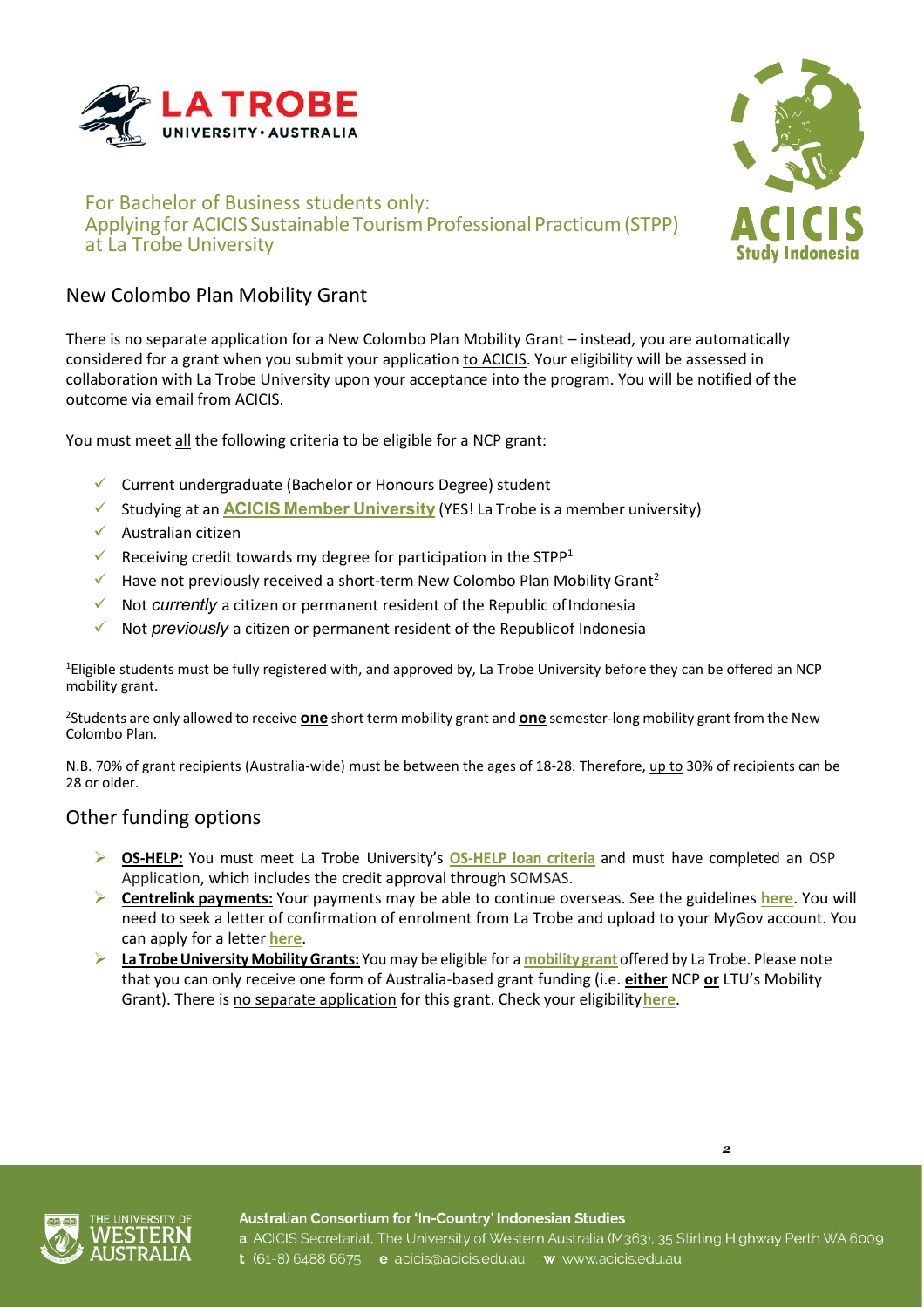

Study Indonesia

### For Bachelor of Business students only: Applying for ACICIS Sustainable Tourism Professional Practicum (STPP) at La Trobe University

# Application Deadlines for the Sustainable Tourism Professional Practicum (STPP)

| <b>ACICIS Deadline</b>                                                    | <b>La Trobe University Deadline</b>                                                                                                                                                                                                                             |
|---------------------------------------------------------------------------|-----------------------------------------------------------------------------------------------------------------------------------------------------------------------------------------------------------------------------------------------------------------|
| First Round: 1 July<br>Second Round: 1 September<br>(if places available) | There is no universal deadline for short-<br>term programs, however you must:<br>1. Complete your <b>SOMSAS</b> application 8-12<br>weeks before program start date. <sup>1</sup><br>2. Complete the rest of your OSP Application 6-<br>8 weeks before program. |
|                                                                           |                                                                                                                                                                                                                                                                 |

1 See the dates for the STPP **[here](http://www.acicis.edu.au/programs/practicum/dates/)**.

# Application Process

You can commence your application to ACICIS and La Trobe University at the same time.

**Step 1:** Submit your application to ACICIS **[here](https://fs9.formsite.com/acicis/form41/form_login.html)**.

- As part oftheACICIS application, you will need to provide **several [supportingdocuments](http://1073zb3xfs20yv98x228do7r.wpengine.netdna-cdn.com/wp-content/uploads/2018/04/PP_ACICIS_Application_Pathway2019-form.pdf)**, including a **University Approval Form** – this document is linked in the online application.
	- **•** This must be signed by **[Tim Bendle](mailto:studyabroad@latrobe.edu.au)** once you complete your OSP application for La Trobe.
	- **•** ACICIS recommends you upload a blank document in place ofthe form, and **[submit](mailto:n.bell@acicis.edu.au) by email** once signed.
- $\checkmark$  ACICIS will notify the outcome of your application 1 month after the application deadline.

**Step 2:** Submit your SOMSAS application to La Trobe:

- To discuss academic credit eligibility before applying, youmay wish to speak to **Paul [Strickland](mailto:p.strickland@latrobe.edu.au)**.
- Completeyour**[SOMSASapplication](https://uniforms.latrobe.edu.au/sites/lti/somsas)**8-12weeksbeforeprogramstartdate to apply for credittowards a core subject or elective.
- Obtain a copy of the Course Outline for the STPP and attach this to your application you can download these from **ACICIS [website](http://www.acicis.edu.au/)** or**[request](mailto:n.bell@acicis.edu.au) one from ACICIS directly**.